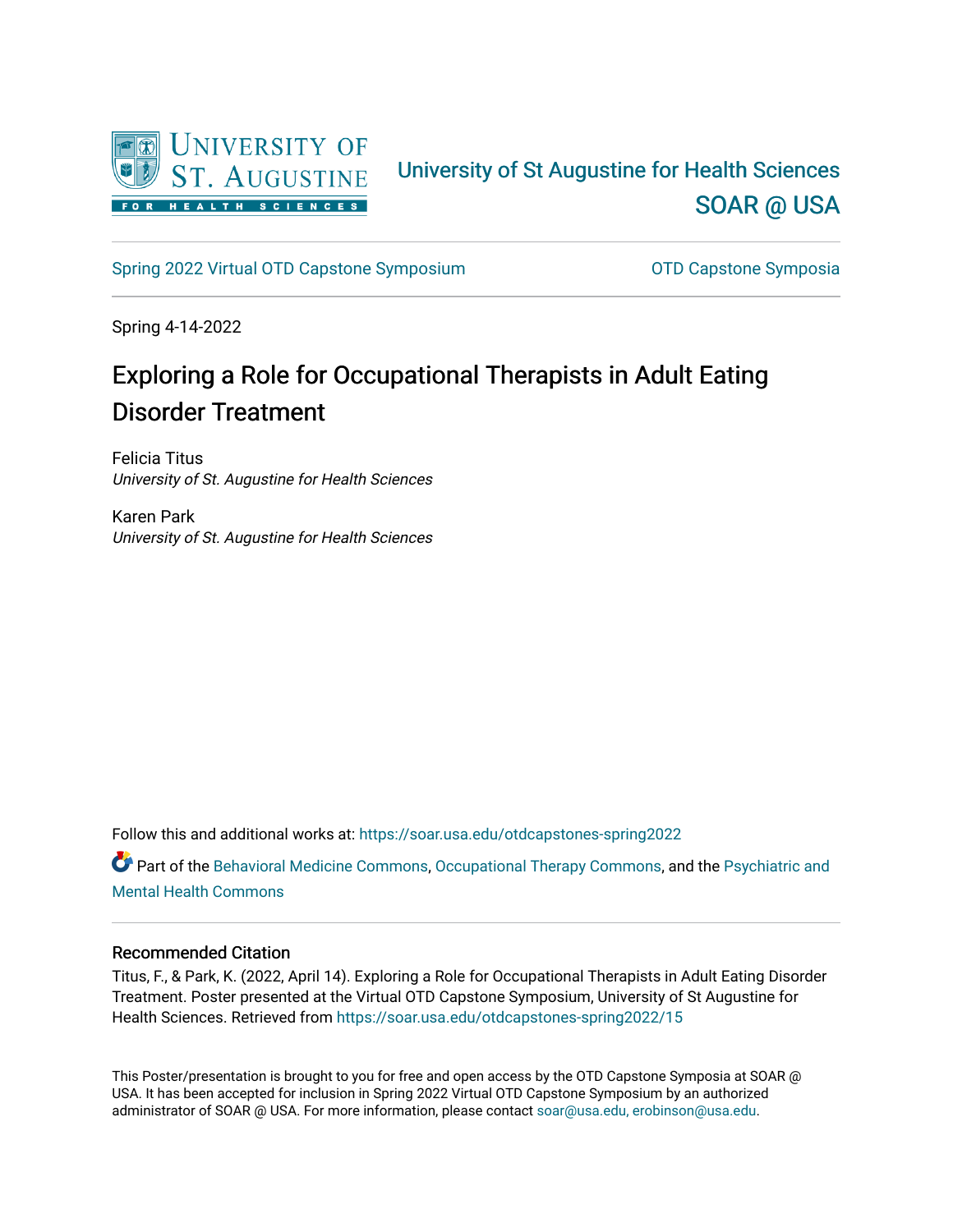# **Exploring a Role for Occupational Therapists in Adult Eating Disorder (ED) Treatment**

**Felicia Titus, OTS & Karen Park, OTD, OTR/L, BCP Doctor of Occupational Therapy Program**

### **Type of Study**

- Convergent mixed methods study
- Based on Model of Human Occupation (Kielhofne Burke, 1980) and the recovery model

- Online surveys
- 40 client participants & 15 provider participants • In-person and virtual interviews
	- 5 client participants & 4 provider participants

### **Participant Recruitment**

- Convenience sampling
- ED treatment providers (provider participants)
- Individuals who have an ED (client participants)

The purpose of this research study was to identify ga in current adult ED treatment in the United States discover if there is a role for occupational therapists adult ED treatment.

### **Data Collection**

## **BACKGROUND**

## **PURPOSE**

### **METHODS**

### **DISCUSSION**

- Up to 29 million Americans will develop an eat disorder within their lifetime (ANAD, 2021)
- Less than 16% of individuals who seek ED treatm ever reach full recovery (Matthews et al., 20 Troscianko & Leon, 2020)
- .
- The egosyntonic nature of EDs influences the values, goals, motivations, and personal causation the individual with those driven by the ED, which the impacts the individual's choice in daily habits routines, rituals, independent activities of daily living leisure activities, and other interests to those more important to the ED (O'Reilly & Johnson, 2016)
- ED recovery research has shown that the treatmen EDs in the least restrictive environment tends to all for a generalization of skills learned at a treatment center in the individual's home or community environment (Golan & Heyman, 2005)

## **REFERENCES**



## **CONCLUSIONS**

• Both client and provider participants expressed the need for change in certain aspects of ED treatment

• 84.6% of client participants struggled to transition back to everyday life after end of treatment

• 89.7% of client participants said they would change 1 or more aspects of treatment despite 43.6% reporting they were satisfied with the treatment they received

• After client & provider participants were educated about what services an OT could provide, both client and provider participants expressed a high interest in potential OT services

• Areas of ED treatment that could benefit from an OT providing services includes transitional care, health management, reengagement in occupations meaningful to clients in their own home or out in the

- 
- 
- 
- community
- 
- 

• OT services are needed to provide more comprehensive care to adults seeking ED treatment

• Occupational therapists have the professional training to provide trauma informed care; interventions related to engagement in new habits, roles, routines, activities, and occupations in the client's home and community for real world application to help them transition back to their everyday life

| QUALITATIVE FINDINGS                                                                                                                                                                                                                                                                                                                                                                                                                                                                                                                                                                                                                                                               |                                                                                                                                                                                                                    |
|------------------------------------------------------------------------------------------------------------------------------------------------------------------------------------------------------------------------------------------------------------------------------------------------------------------------------------------------------------------------------------------------------------------------------------------------------------------------------------------------------------------------------------------------------------------------------------------------------------------------------------------------------------------------------------|--------------------------------------------------------------------------------------------------------------------------------------------------------------------------------------------------------------------|
| <b>Themes &amp; Subthemes</b>                                                                                                                                                                                                                                                                                                                                                                                                                                                                                                                                                                                                                                                      | <b>Quotes from Participants</b>                                                                                                                                                                                    |
| Theme 1: Cookie-Cutter Treatment Forgets the<br><b>Individual</b><br><b>• Subtheme 1: Lack of Trauma Informed Care</b><br><b>Increases Feelings of Unsafety</b><br>• Subtheme 2: Higher Levels of Care Lacks<br><b>Reality</b><br>• Subtheme 3: Clients Struggle Through<br><b>Transitions Through Levels of Care</b>                                                                                                                                                                                                                                                                                                                                                              | A lot of times I feel like they're<br>just going along with protocol.<br>Soit seems cookie-cutter<br>almostlike, everyone is treated<br>the samesoindividualinput<br>lis not taken into account<br>$ $ (Client #1) |
| <b>Theme 2: Prolonged Occupational Imbalance</b><br><b>Makes it Harder to Re-Engage in Life</b>                                                                                                                                                                                                                                                                                                                                                                                                                                                                                                                                                                                    | Yeah. I mean, even my hobbies<br>I had wrapped around, in weird<br>ways wrapped around, my<br>eating disorder. (Client #5)                                                                                         |
| Theme 3: Societal Weight Bias, Healthism, &<br><b>ED Stereotypes Negatively Affects ED</b><br><b>Recovery</b>                                                                                                                                                                                                                                                                                                                                                                                                                                                                                                                                                                      | Even if they're mentally ready,<br>there can be a lot of shame in<br>telling work or school or friends<br>or family where, like, if they're<br>just with me, they don't have to<br> tell anyone. (Provider #1)     |
| QUANTITATIVE RESULTS                                                                                                                                                                                                                                                                                                                                                                                                                                                                                                                                                                                                                                                               |                                                                                                                                                                                                                    |
| <b>Client Perceptions of Treatment</b><br>• 89.7% ( $n = 35$ ) would change 1 or more aspects of treatment; 84.6% ( $n = 33$ )<br>had issues transitioning to everyday life; 71.8% ( $n = 28$ ) wished for more<br>collaboration; 51.3% ( $n = 20$ ) did not feel like they had control of their plan of<br>treatment; 43.6% ( $n = 17$ ) were satisfied with treatment received; and 41%<br>$(n = 16)$ felt their feelings were considered in their plan of treatment<br><b>Top 3 Provider Perceived Barriers of Treatment</b><br>• (1) 66.7% ( $n = 10$ ) high cost of treatment; (2) 33.3% ( $n = 5$ ) difficulty leaving<br>life; and (3) 26.7% ( $n = 4$ ) insurance coverage |                                                                                                                                                                                                                    |
| <b>Client &amp; Provider Response to Potential OT Services</b><br>• New habits & routines in home & out in the community<br>$\circ$ 82.5% (n = 35) of clients & 93.3% (n = 14) of providers interested<br>• Developing home environment & daily schedule<br>$\circ$ 92.5% (n = 37) of clients & 86.7% (n = 13) of providers were interested<br>• Discovering & participating in new leisure activities                                                                                                                                                                                                                                                                             | $\circ$ 80% (n = 32) of clients & 93.3% (n = 14) of providers were interested                                                                                                                                      |



# UNIVERSITY of ST. AUGUSTINE for HEALTH SCIENCES

- 
- 
- 
- 
- o 92.5% (*n* = 37) of clients & 100% (*n* = 15) of providers were interested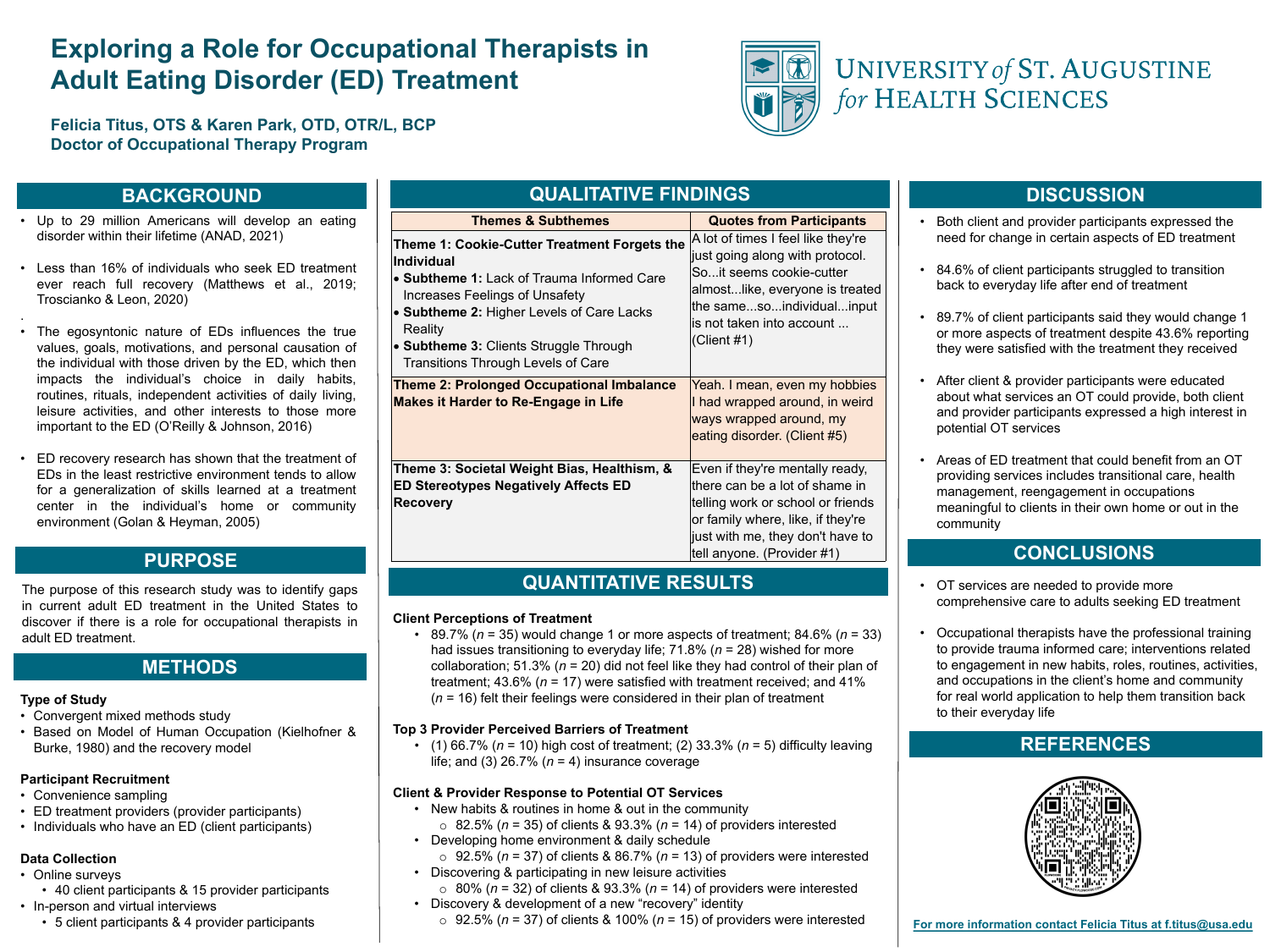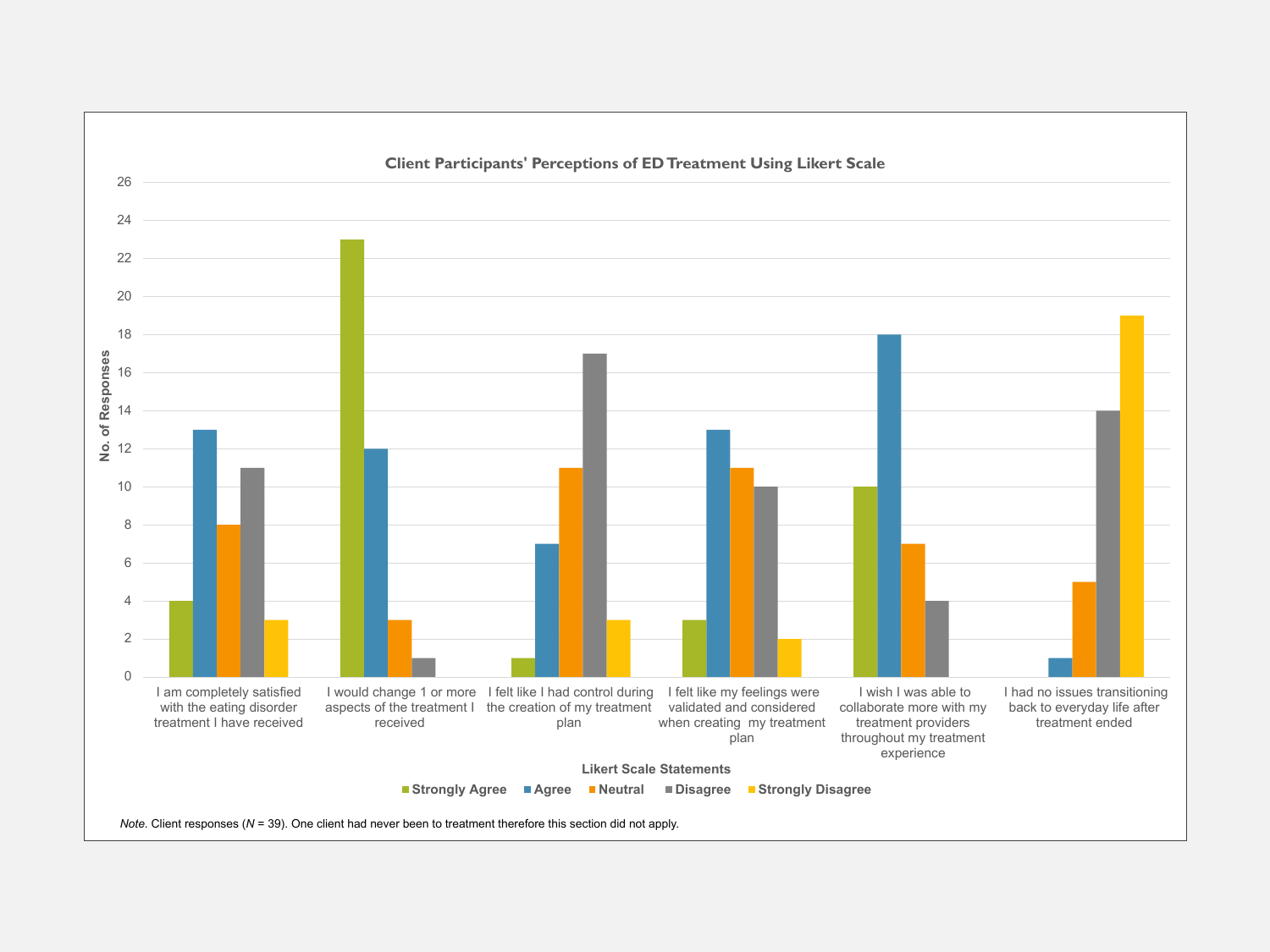- **High cost**
- 

**E** Accessibility

**Fear of change** 

■ Cultural competence

**Difficulty leaving life** 

**Lack of insurance coverage** 

**Shame, stigma, & anxiety** 

Rigid structure of treatment



LMFT

RD & CEDRD

Title **Professional Title Professional**  LPCC & APC

**LCSW** 

**Response %**

# **Provider Perceptions of Client Barriers to Treatment**

*Note.* Provider (*N* = 15). LMFTs (*n* = 5). RDs & CEDRD (*n* = 7). APC & LPCC (*n* = 2). LCSW (*n* = 1).

**Lack of trauma informed care** 

**Inadequate screening & education in primary care** 

**Lack of transparency in how HLOC are stepping stones** 

**Not enough inclusion of family or supports** 

**Not having enough or good enough support** 

**Treatment centers not being a safe space for all** 

**Inadequate resources stepping down from HLOC**